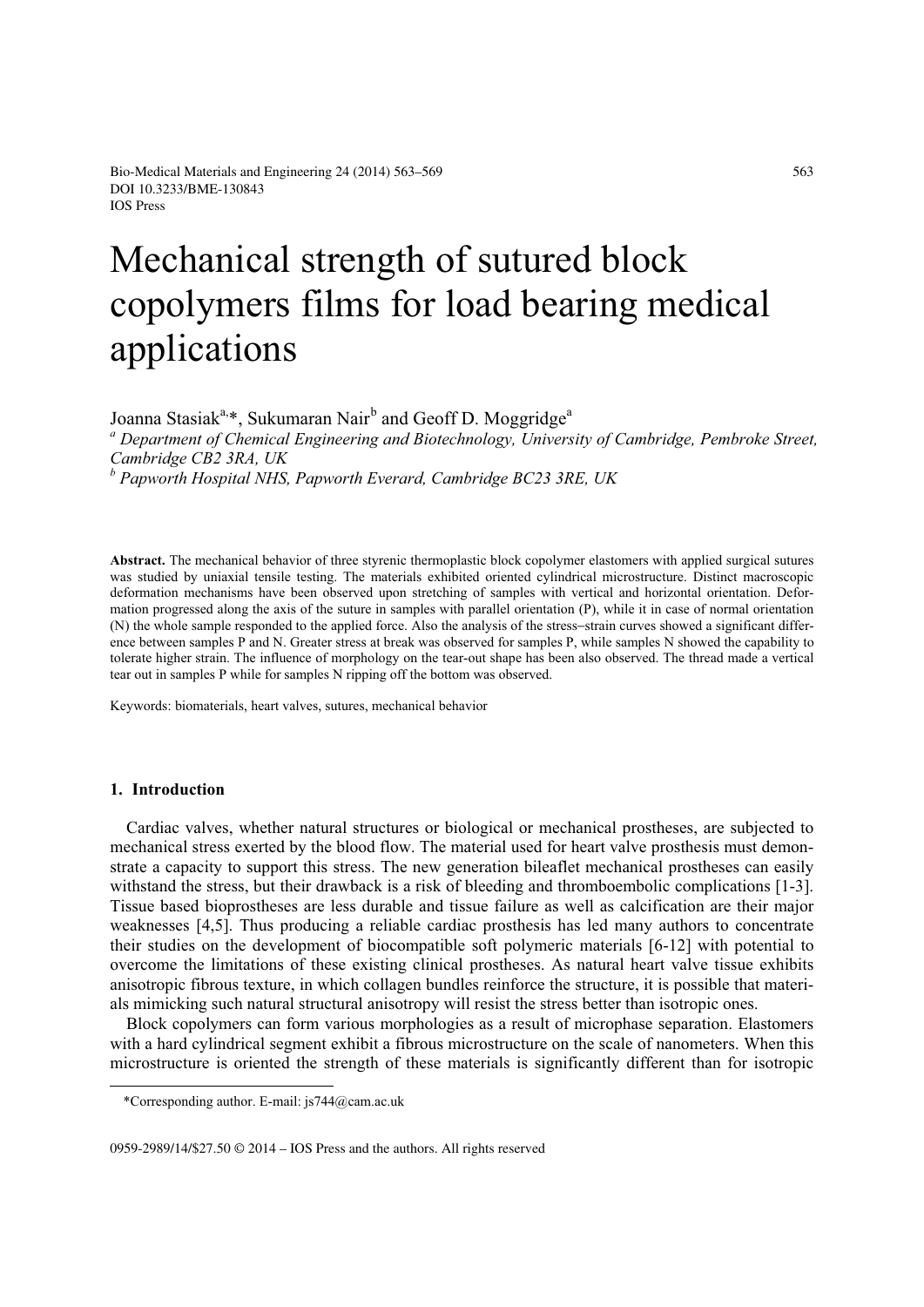materials [13,14]. To the group of block copolymers demonstrating anisotropic mechanical properties belong, among others, block copolymers having a polystyrene hard (cylindrical) segment and a rubbery matrix, based on either isoprene/butadiene or isobutylene/ethylene-butylene. The materials behave like vulcanized rubbers at room temperature, and yet can be processed as thermoplastics at elevated temperatures. High tensile strength, high elongation and rapid and almost complete recovery after elongation [15] in addition to good biocompatibility [16,17] make them promising materials for cardiac grafts and prostheses.

In a commercial prosthesis different types of materials are employed, for example biological tissue, textile sewing ring, polymers, sutures joining the tissue to a stent; therefore successful functioning of the prosthesis depends on the reliability of all the components. When two materials of different elasticity are combined, the applied load generates cutting stress, damaging the structure. The greater the difference in the elastic behaviours of these two materials, the higher is the stress. A polymeric cardiac prosthesis can be moulded in one piece with integrated leaflets, stent and sewing ring made from the same material and chemically bonded together. Such an approach can limit the risk of component integrity failure. Nonetheless the prosthesis must be placed in the cardiac position by surgical suturing. Hence examination of the strength of sutured materials is essential for the evaluation of the reliability of such prostheses.

In this paper we report uniaxial tensile tests of three polymeric materials with applied surgical stitches. The materials exhibited aligned cylindrical microstructure. The tear-out characteristic and the hole formation were examined as a function of direction of microstructural alignment. The literature is mainly focused on examination of mechanical behaviour of sutured biological materials for cardiac bioprostheses, with leading contributions by Garcia Paez at al. [18-24]. There are no reports on tensile testing of sutured synthetic materials for soft polymeric cardiac prosthesis. Owing to a growing interest in the application of these new biomaterials there is a clear need to investigate the suture–material interaction upon load.

### **2. Experimental**

#### *2.1. Materials*

Three thermoplastic styrenic block copolymers were examined. All are linear block copolymers exhibiting cylindrical microstructure. Basic molecular properties of these polymers are presented in Table 1. SI-BS19 and SIS were manufactured by Kraton Polymers (commercial names D1171 PT and D1164P), while SIBS30 was obtained from Innovia LLC.

| Fable.1 |  |
|---------|--|
|         |  |

| Material     | Full name                                                                                           | $M_{w}$<br>$k$ g/mol | Polystyrene.<br>fraction, wt $\%$ |
|--------------|-----------------------------------------------------------------------------------------------------|----------------------|-----------------------------------|
| $SI-BS19$    | polystyrene- <i>block</i> -polyisoprene- <i>block</i> -polybutadiene- <i>block</i> -<br>polystyrene | 180                  | 19                                |
| <b>SIS30</b> | polystyrene- <i>block</i> -polyisoprene- <i>block</i> -polystyrene                                  | 131.2                | 30                                |
| SIBS30       | polystyrene-block-polyisobutylene-block-polystyrene                                                 | 102.4                | 30                                |

| Characterization of materials, Mw- molecular weight |  |  |  |
|-----------------------------------------------------|--|--|--|
|                                                     |  |  |  |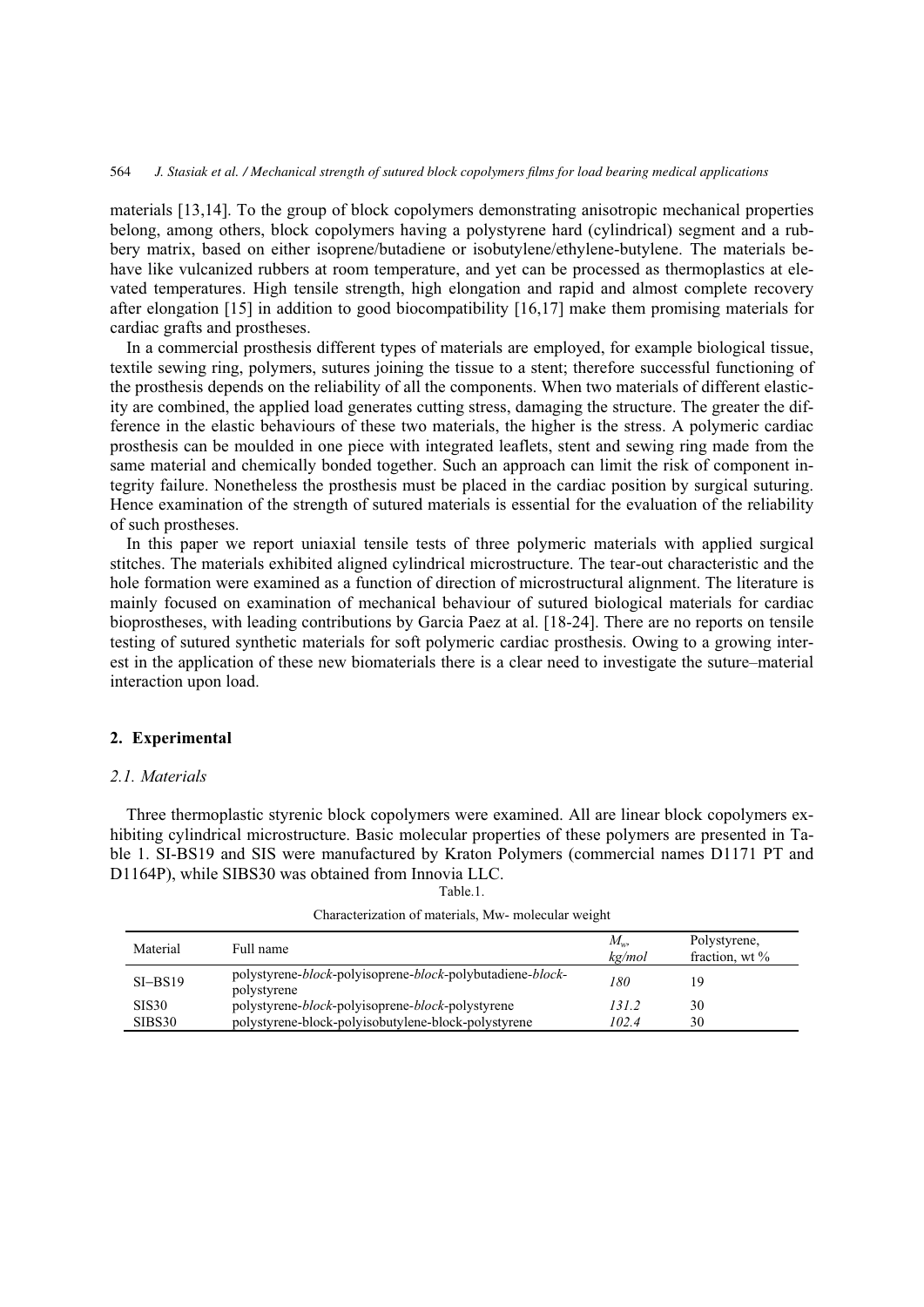#### *2.2. Sample preparation and microstructure characterization*

Prior to tests, materials' microstructure has been oriented as described previously [13,14]. To measure the microstructural alignment Small Angle X-ray Scattering (SAXS) patterns were recorded using a Bruker Nanostar analytical X-ray system operating at 40 kV and 35 mA. The system was collimated by cross-coupled mirrors and pinhole optics. Specimens were placed 106 mm from the Nanostar 2-D detector.

The studied block copolymers exhibited cylindrical morphology, where styrene rich cylinders were distributed in an isoprene, butadiene or isobutylene soft matrix. Figure 1 presents SAXS images and integrated SAXS profiles for the examined block copolymers. The basal spacing of the domains was 27 nm for SI–BS19, 26 nm for SIS30 and 37 nm for SIBS30.



Fig. 1. SAXS images of oriented block copolymers and integrated SAXS profiles.

Two arrangements of orientation with respect to stretching direction were considered as shown in Figure 2. Sample *P* exhibited vertical orientation which was parallel to direction of stretching, while sample *N* showed horizontal alignment – normal to stretching direction.



Fig.2. Microstructural orientation of the examined samples: P−perpendicular to stretching direction, N−normal to stretching direction.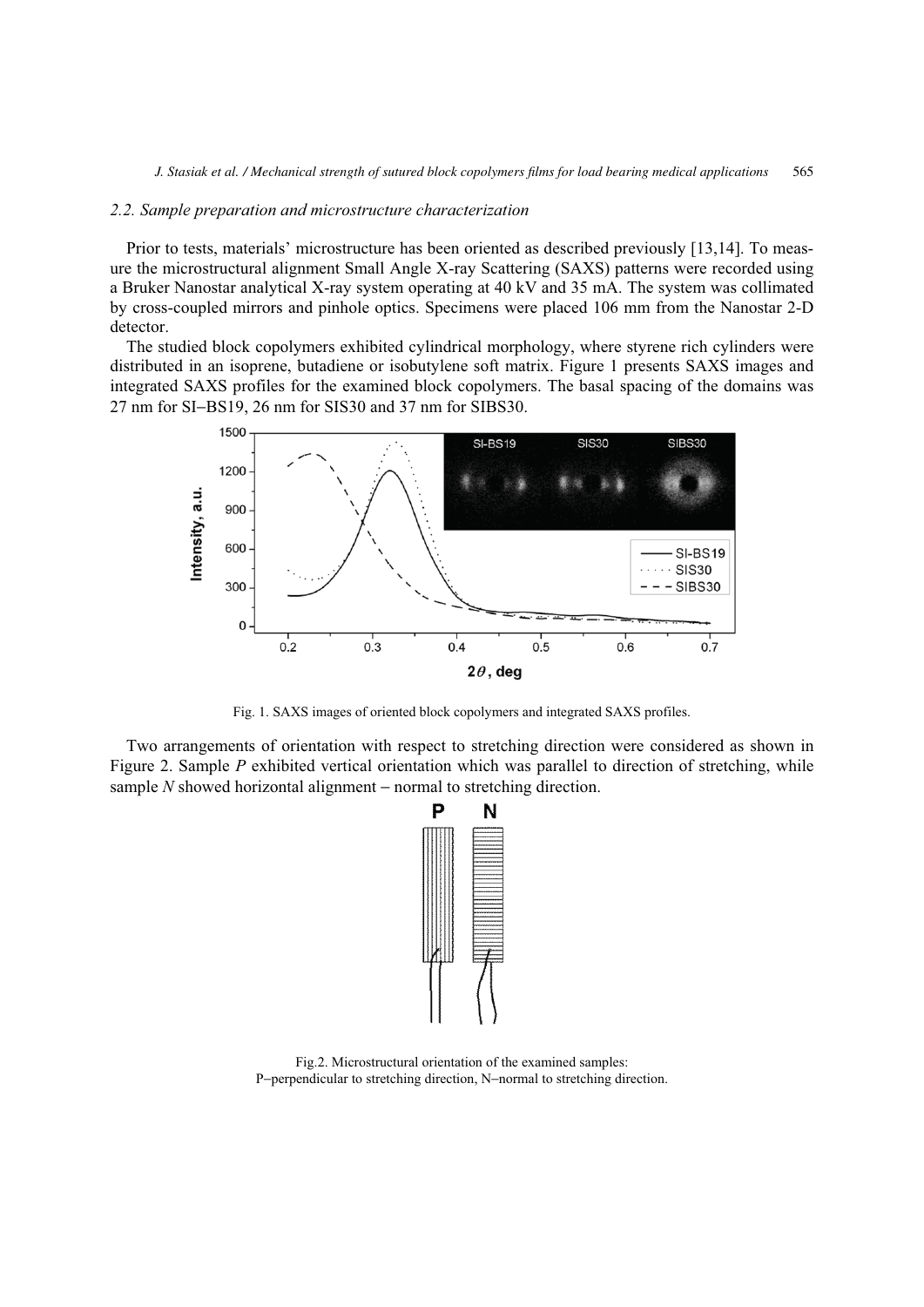566 *J. Stasiak et al. / Mechanical strength of sutured block copolymers films for load bearing medical applications*

A commercially available thread, TiCron (non-absorbable braided polyester coated with silicone) was applied centrally 2 mm from the bottom of the sample. Samples were then clamped for stretching; thus the upper clamp held the sample and the lower clamp held the stitch. The tested samples after clamping were 10 mm long, 5 mm wide 0.35 mm thick. Stretching was performed at the rate 1 mm  $s^{-1}$ up to rupture of the materials while force in tension was measured using a Texture Analyzer TA-TX2 from Stable Micro System. A Qimaging QICam digital camera was used to record deformation of the polymer films.

## **3. Results and discussion**

#### *3.1. Deformation mechanism as a function of microstructural alignment.*

During stretching, samples with two orthogonal directions of microstructural alignment exhibited distinct deformation mechanisms. Figure 3 shows images of deformed samples at various elongations that correspond to low, medium and near to rupture strain. The parallel orientation (sample *P*) caused significant elongation of the lower part of the sample below the thread. Moreover the macroscopic deformation propagated vertically along the line indicated by the position of the suture. Since the highest stress accumulated along the suture it eventually created vertical tearing out (see Figure 4).



Fig.3. Propagation of deformation of sutured SI-BS19 as a function of alignment direction.

Conversely, for a sample with microstructure oriented normal to the stretching direction (sample *N*) the whole sample responded to the applied force and the deformation propagated uniformly within the sample. Only the lower part of the sample behaved differently being compressed by the thread upon elongation. Finally the suture caused tearing off the bottom part of the sample as shown in Figure 4.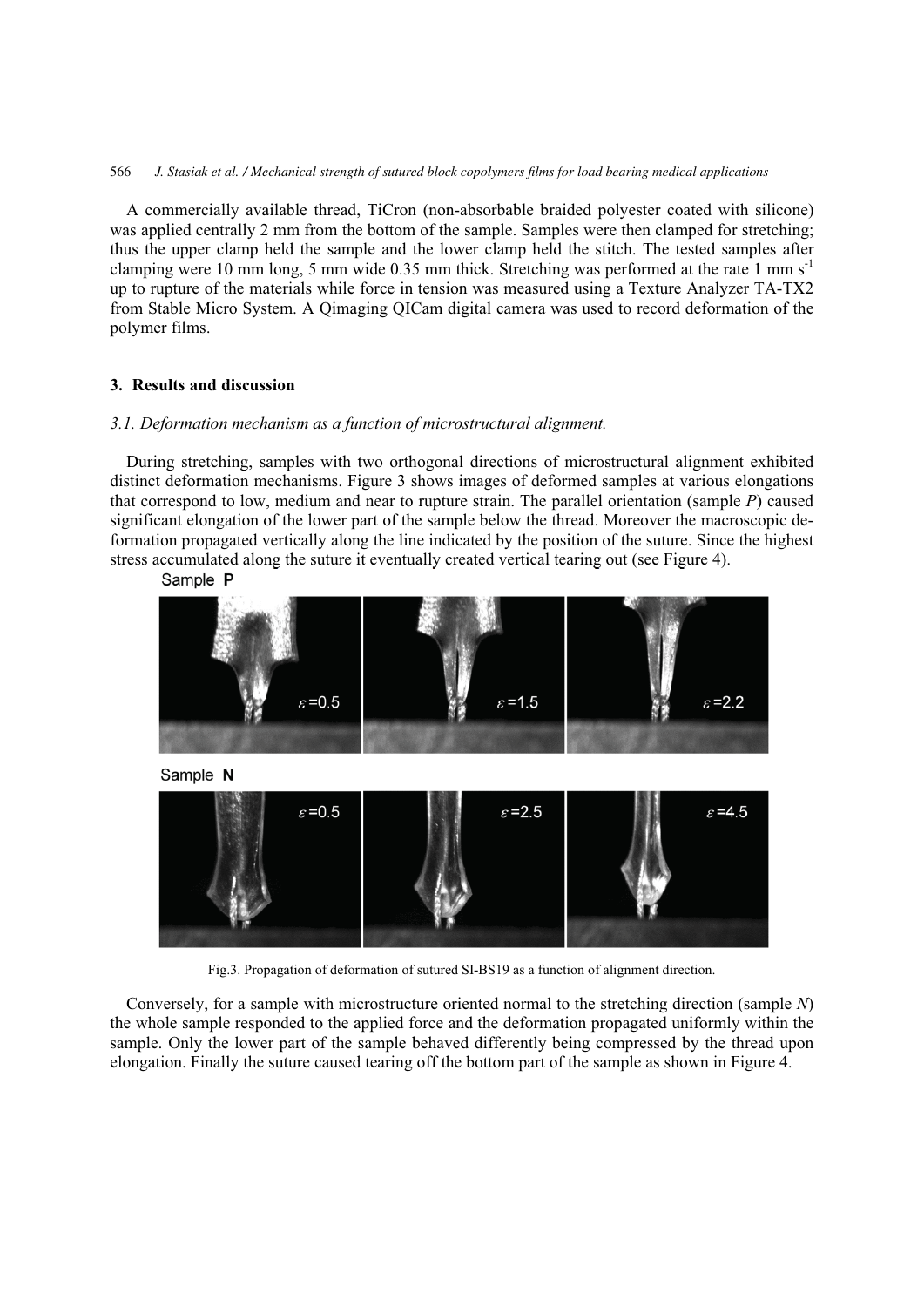

Fig. 4. Observed tearing models as a function of alignment direction.

These two distinct deformation mechanisms for samples P and N were observed for all three materials. In the case of the parallel orientation, the thread generated mostly local microscopic deformation of the sample. The applied force was mainly utilized for breaking of the styrenic cylinders. In the case of normal orientation the horizontally aligned cylinders acted as a scaffold for the rubber distributing the applied force within the whole sample. The force caused mostly elongation of the rubbery matrix.

#### *3.2. Mechanical tests*

The tensile tests were performed until rupture for 90 specimens: 15 measurements for each material and orientation were taken for statistical calculations. The example of stress-strain curves for various materials and microstructural orientation is shown in Figure 5. The plotted stress is an engineering stress (force divided by the initial cross sectional area of the sample) and strain  $\varepsilon = \Delta L/L_0$ , where  $\Delta L$  is the increase of sample length and  $L_0$  is the initial sample length. For all materials deformation of samples *P* was associated with higher stress than for samples *N*. Moreover polymers having larger styrene fraction like SIS30 and SIBS30 had mean rupture stress of 5.0 MPa and 4.1 MPa respectively (Figure 6) which was about twice as high as the 2.2 MPa measured for the lower styrene contents polymer (SI−BS19).



Fig. 5. Representative stress-strain curves for polymers with two fundamental alignment of microstructure.

On the other hand samples *N* were capable to greater elongation before rupture compared to samples *P*. The largest mean breaking strain  $\varepsilon$  =6.6 was observed for the polymer with the lowest styrene fraction (SI−BS19).

Significant differences between the polymers were also observed in their tear-out behavior. Considering the mean stress at break and mean strain at break, the materials can be categorized into 3 groups as shown in Figure 6: SI−BS19 as a low strength−high elastic polymer, SIBS30 representing a high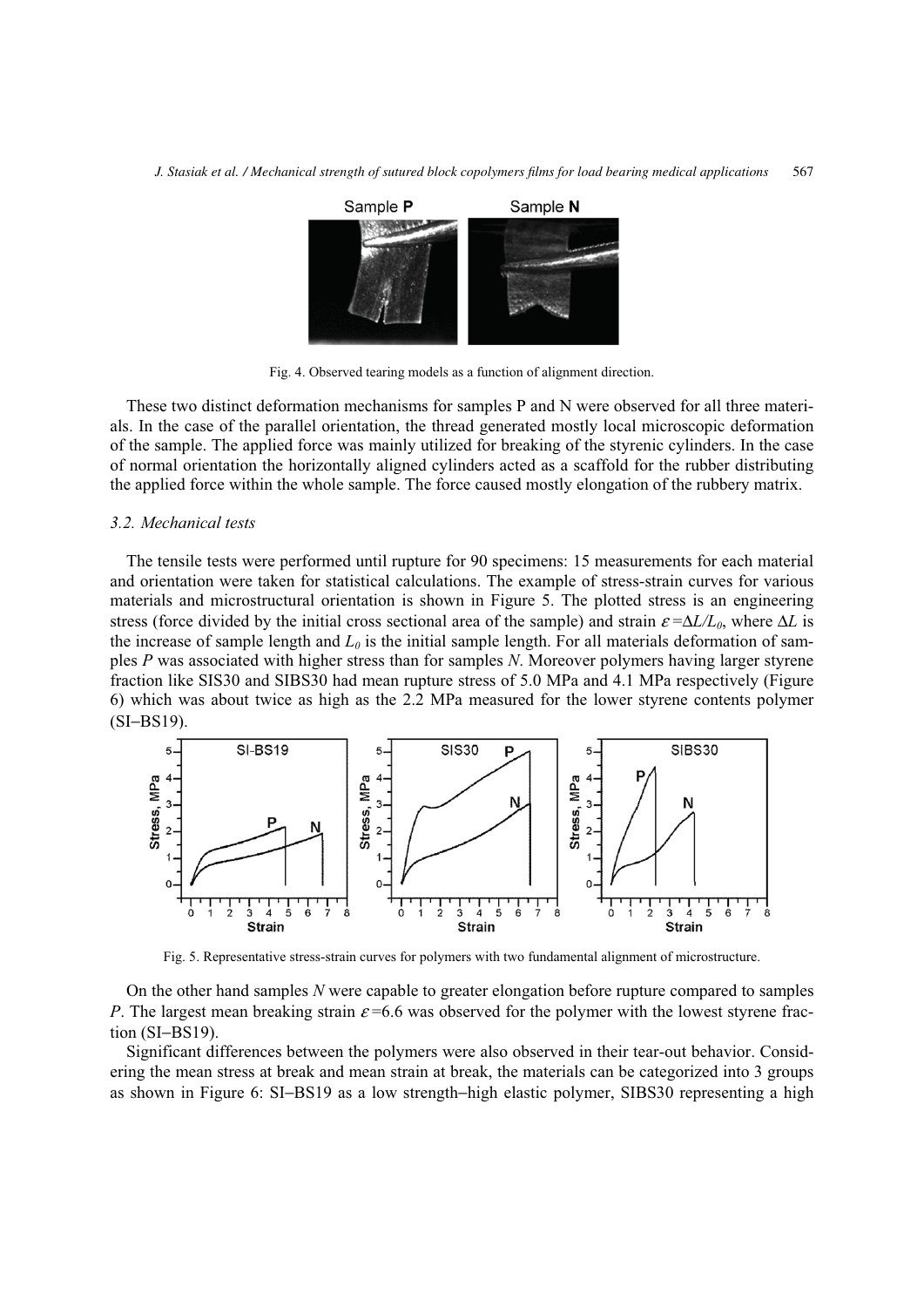strength−low elasticity material, and SIS30 a high strength−high elasticity material. Such measurements are particularly important for applications where a combination of elasticity and strength determine the final performance of the device. Here we demonstrated that by engineering microstructural alignment both elasticity and strength can be tailored to meet individual requirements.



Fig. 6.Tear strength for examined materials and alignment direction.

### **4. Summary**

Styrenic thermoplastic block copolymer elastomers having cylindrical morphology behave as fibre reinforced materials, similar to the native heart valve tissue. Alignment of the microstructure can further reinforce the materials. Additionally, the possibility of hot moulding of the whole cardiac prosthesis from the same material makes them very attractive for the application.

Here we reported tensile tests of sutured styrenic block copolymers having oriented microstructure. It has been shown that the deformation and tear out mechanisms are both functions of alignment direction. The influence of morphology on the breaking strain and breaking stress has also been reported. These findings are especially important for design and manufacture of sewing rings or stents for cardiac prosthesis.

Given that the blood pressure generates working stress in cardiac valve up to 0.25 MPa during the systolic peak [25], even a single stitch could resist the stress and since twenty or so stitches are used to sew the prosthesis the materials seem to be very safe. However to complement this study the effect of suture density on materials' failure as well as various sewing angles should also be investigated.

### **5. Acknowledgment**

The authors thank the British Heart Foundation for financial support for this work under Grant NH/11/4/29059.